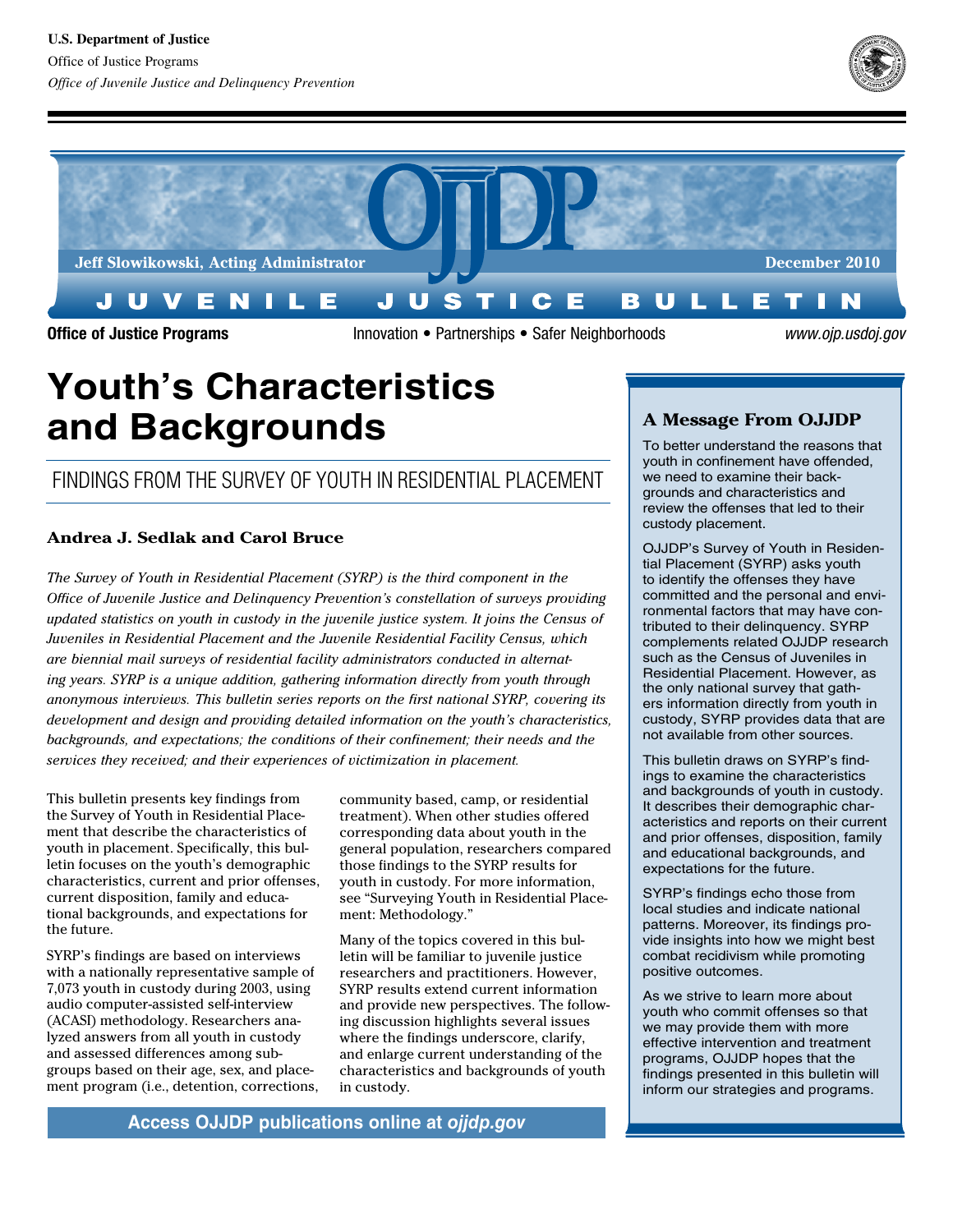# **Demographic Characteristics**

SYRP targets youth in custody between ages 10 and 20. Based on the SYRP interviews in spring 2003, an estimated 101,040 youth in this age range are in residential placement in the United States because they were arrested for, charged with, or adjudicated for an offense. This reflects a custody rate of 224 youth per 100,000 in the general youth population—about 0.22 percent of 10- to 20-year-olds nationwide.<sup>1</sup>

#### **Surveying Youth in Residential Placement: Methodology**

 The Survey of Youth in Residential Placement (SYRP) is the only national survey that gathers data directly from youth in custody, using anonymous interviews. The Office of Juvenile Justice and Delinquency Prevention designed the survey in 2000 and 2001. SYRP surveys offender youth between ages 10 and 20. It draws a nationally representative sample from state and local facilities that are identified by the Census of Juveniles in Residential Placement and Juvenile Residential Facility Census surveys.

 SYRP interviewed youth from a rep- resentative selection of 205 eligible, responsive facilities listed on the census as of September 2002. The survey team interviewed 7,073 youth between the beginning of March and mid-June 2003. Surveys were elec- tronic and used an audio computer- assisted self-interview system to ask questions and record answers.

 When using this system, youth wear headphones and hear a prerecorded interviewer's voice read the words on the screen. Youth indicate their response choice by touching it on the screen. The computer program automatically navigates to the next appropriate question based on the youth's earlier answers, storing all the data anonymously and securely.

 Statisticians assigned weights to re- flect the sampling probabilities of the facility and the youth respondents and to adjust for nonresponse. In this way, the survey of 7,073 provided accurate estimates of the size and character- istics of the national youth offender population in custody (estimated as more than 100,000 youth).

#### **Sex**

Eighty-five percent of all youth in residential placement are male. The custody rate for females is less than one-fifth the rate for males (70 females versus 370 males per 100,000).2

#### **Age**

The majority (51 percent) of youth in placement are 16 or 17 years old. More than 15 percent are between ages 18 and 20. Preteens (ages 10–12) comprise 1 percent of the placement population.3

## **Race/ethnicity**

About one-third (35 percent) of youth in residential placement are White non-Hispanic and no other race. Nearly another one-third (32 percent) are Black or African American and no other race, and close to one-fourth (24 percent) are Hispanic. Very few youth identify themselves as any other single race category—3 percent classify as American Indian/Alaska Native, Asian, or Native Hawaiian/other Pacific Islander. An estimated 6 percent identify as multiracial.

 Considering custody rates, SYRP results indicate that multiracial youth have a sub- stantially greater custody rate as compared with other race/ethnicity categories—an estimated 751 of 100,000 multiracial youth are incarcerated, compared with 123 White youth per 100,000 and 463 Black/African American youth per 100,000 (table 1).<sup>4</sup>

For more information about the demographic characteristics of youth in custody, including race and ethnicity, see table 1.

#### **Table 1: Demographic Characteristics of Youth in Custody**

| <b>Demographic Characteristic</b>               | <b>Estimated</b><br>Number of<br>Youth | <b>Percent</b> | <b>Custody Rate per</b><br>100,000 Youth<br>in the General<br><b>Population</b> |
|-------------------------------------------------|----------------------------------------|----------------|---------------------------------------------------------------------------------|
| All youth in custody                            | 101,040                                | 100            | 224                                                                             |
| <b>Sex</b>                                      |                                        |                |                                                                                 |
| Male                                            | 85,720                                 | 85             | 370                                                                             |
| Female                                          | 15,320                                 | 15             | 70                                                                              |
| Age                                             |                                        |                |                                                                                 |
| 10 to $12^*$                                    | 1,240                                  | $\mathbf{1}$   | 10                                                                              |
| 13                                              | 3,460                                  | 3              | 80                                                                              |
| 14                                              | 9,720                                  | 10             | 233                                                                             |
| 15                                              | 19,320                                 | 19             | 469                                                                             |
| 16                                              | 26,210                                 | 26             | 646                                                                             |
| 17                                              | 25,130                                 | 25             | 612                                                                             |
| 18                                              | 10,710                                 | 11             | 262                                                                             |
| 19                                              | 3,250                                  | 3              | 86                                                                              |
| 20                                              | 2,000                                  | $\overline{2}$ | 53                                                                              |
| Race/ethnicity <sup>†</sup>                     |                                        |                |                                                                                 |
| White only, non-Hispanic                        | 34,160                                 | $35\,$         | 123                                                                             |
| Black or African American only,<br>non-Hispanic | 31,180                                 | 32             | 463                                                                             |
| Hispanic (any race)                             | 23,880                                 | 24             | 317                                                                             |
| Other single race, non-Hispanic                 | 3,110                                  | 3              | 145                                                                             |
| Mixed race, non-Hispanic                        | 6,380                                  | 6              | 751                                                                             |

Notes: Estimated totals are rounded to the nearest multiple of 10. The custody rates in the last column are computed as ratios of the estimated number of youth in custody to the number of youth in the general population in the demographic group. The general population information is derived from census estimates for April 2003 (U.S. Census Bureau, Population Division, 2004).

\* Estimates for this category are less reliable because they are based on fewer than 100 participating youth.

**†** Excludes youth who did not respond to the race/ethnicity categories and those who chose only the "some other race" answer in response (*n* = 170 of the survey participants, or 2.3 percent of the estimated youth in placement).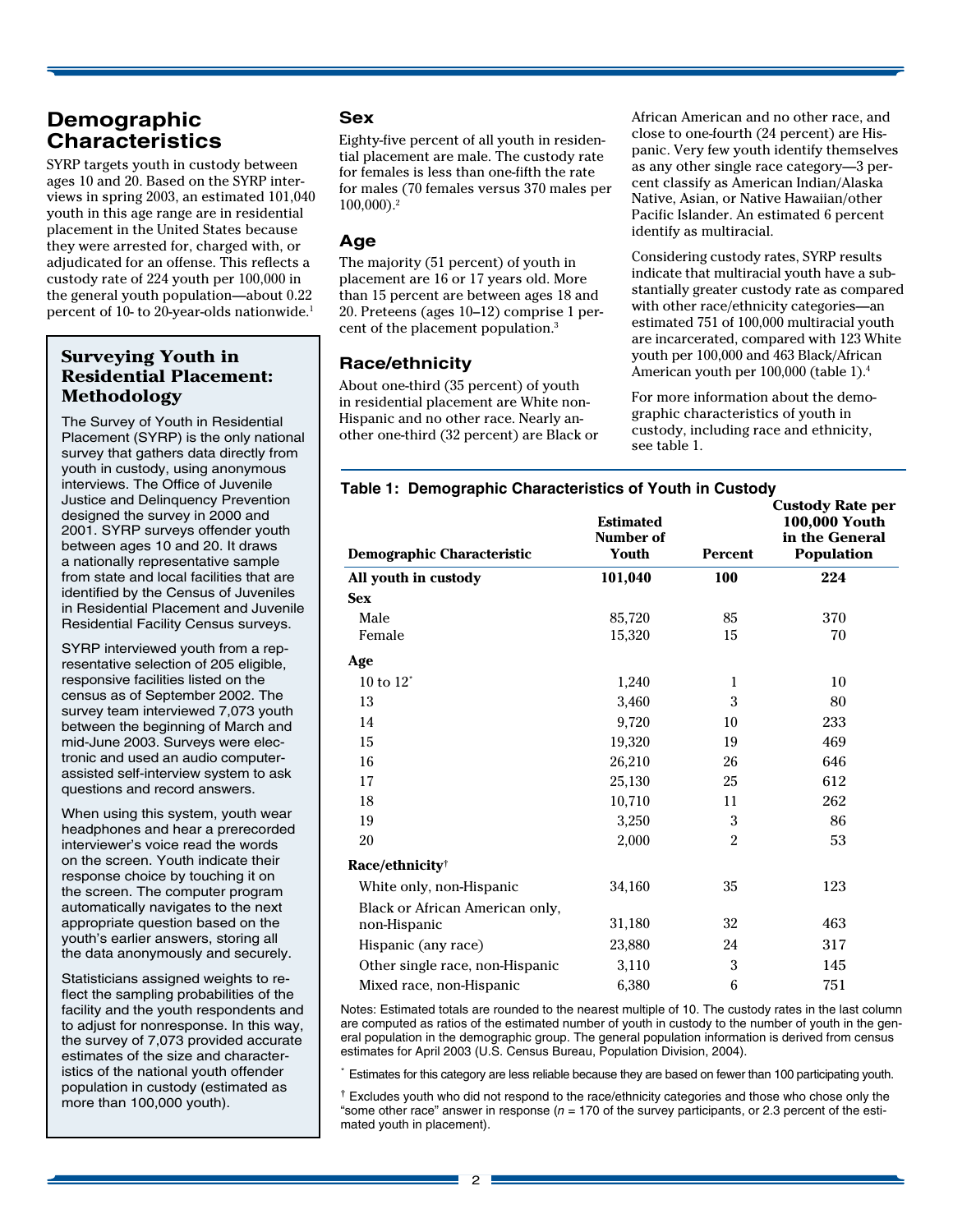SYRP asks youth about all the offenses that led to their current stay in the residential facility (table 2). Nearly one-third of the youth (31 percent) report just one offense. Another one-third (33 percent)

indicate two or three offenses, and the remaining one-third (34 percent) indicate four or more offenses.<sup>5</sup>

 Table 2 shows the percentages of youth who say that the offenses led to their cur-rent custody. The greatest percentages of

**Current Offenses** indicate two or three offenses, and the youth report property offenses (45 percent), person offenses (43 percent), and status offenses (42 percent). The table also shows how probation and parole violators com- pared with other youth offenders—they are more likely to report status offenses and less likely to report person offenses.

#### **SYRP Research Questions Addressing the Characteristics, Backgrounds, and Expectations of Youth in Residential Placement**

| <b>General Research Question</b>                      | <b>Specific Research Questions</b>                                                                                                                                                                                                                                                                                                                                                                                                                                                                                                                                                                                                                                                                                                                                                                                                                                                                                                                                                            |  |  |  |
|-------------------------------------------------------|-----------------------------------------------------------------------------------------------------------------------------------------------------------------------------------------------------------------------------------------------------------------------------------------------------------------------------------------------------------------------------------------------------------------------------------------------------------------------------------------------------------------------------------------------------------------------------------------------------------------------------------------------------------------------------------------------------------------------------------------------------------------------------------------------------------------------------------------------------------------------------------------------------------------------------------------------------------------------------------------------|--|--|--|
| Who are the youth in placement?                       | • How many youth are in placement?<br>$\blacklozenge$ What is their distribution by age, sex, race/ethnicity?                                                                                                                                                                                                                                                                                                                                                                                                                                                                                                                                                                                                                                                                                                                                                                                                                                                                                 |  |  |  |
| What are their offenses?                              | ◆ What offenses led to the youth's current placement? Were they on probation at the<br>time?<br>◆ What percentages are adjudicated and committed?<br>• How long have they been in their current facility?<br>$\blacklozenge$ What were the circumstances of the offenses that led to their current placement<br>(weapons use, accomplices and gang involvement, victims, substance use)?<br>◆ What percentage had prior contact with the juvenile justice system (convictions,<br>custody, probation)?<br>Considering their overall offense history (current offenses and prior convictions),<br>what kinds of offenders are they? How does their current offense compare to any<br>prior conviction(s)? Are they repeat offenders in the same category or has the general<br>category of their offense increased or decreased in severity?<br>How do females and males differ in their offense profiles?                                                                                     |  |  |  |
| What are their family backgrounds?                    | $\blacktriangleright$ Who took care of the youth most of the time while they were growing up?<br>$\blacklozenge$ Who were they living with when they were taken into custody for their current stay?<br>$\blacklozenge$ What caretaking responsibilities did they have when they entered custody?<br>Are the adults in their family primarily non-English speakers?<br>◆ Do they have children of their own? Are they pregnant or is someone pregnant with<br>their child? How do childbearing patterns differ for females and males in placement?<br>How do these findings compare to childbearing in the general youth population?                                                                                                                                                                                                                                                                                                                                                          |  |  |  |
| What is their educational back-<br>ground and status? | What are the youth's grade levels? Are they educationally on track for their age? How<br>many had to repeat a grade? How do they compare to similar-age peers in the general<br>youth population?<br>$\blacklozenge$ What percentage have a learning disability? How does this compare to youth in the<br>general population?<br>$\blacklozenge$ What academic achievements and/or sanctions have they received? What percentage<br>were suspended or expelled? How does this compare to general population youth?<br>◆ Do males and females differ on educational status measures?                                                                                                                                                                                                                                                                                                                                                                                                           |  |  |  |
| What are their expectations for<br>the future?        | • Have youth been told when they will be released?<br>◆ Do they know where they will go after they leave their current facility?<br>$\bullet$ Do they know what will be expected of them when they are released?<br>◆ Do they think they will reoffend in the future? If so, do they think they would be<br>arrested? If arrested, would they be placed again into custody? How do they think<br>their future punishment would compare with their current punishment (less, the<br>same, or more)?<br>• Have they made any plans for finding a place to live, getting a job, going to school,<br>receiving treatment?<br>◆ What do they see as their personal strengths?<br>◆ When they think of their future life, do they expect to be married, have children, have<br>a steady job?<br>• How much education would they like to attain? Do they think they will achieve that<br>level? If not, why not?<br>◆ Do females and males in custody have different expectations for their futures? |  |  |  |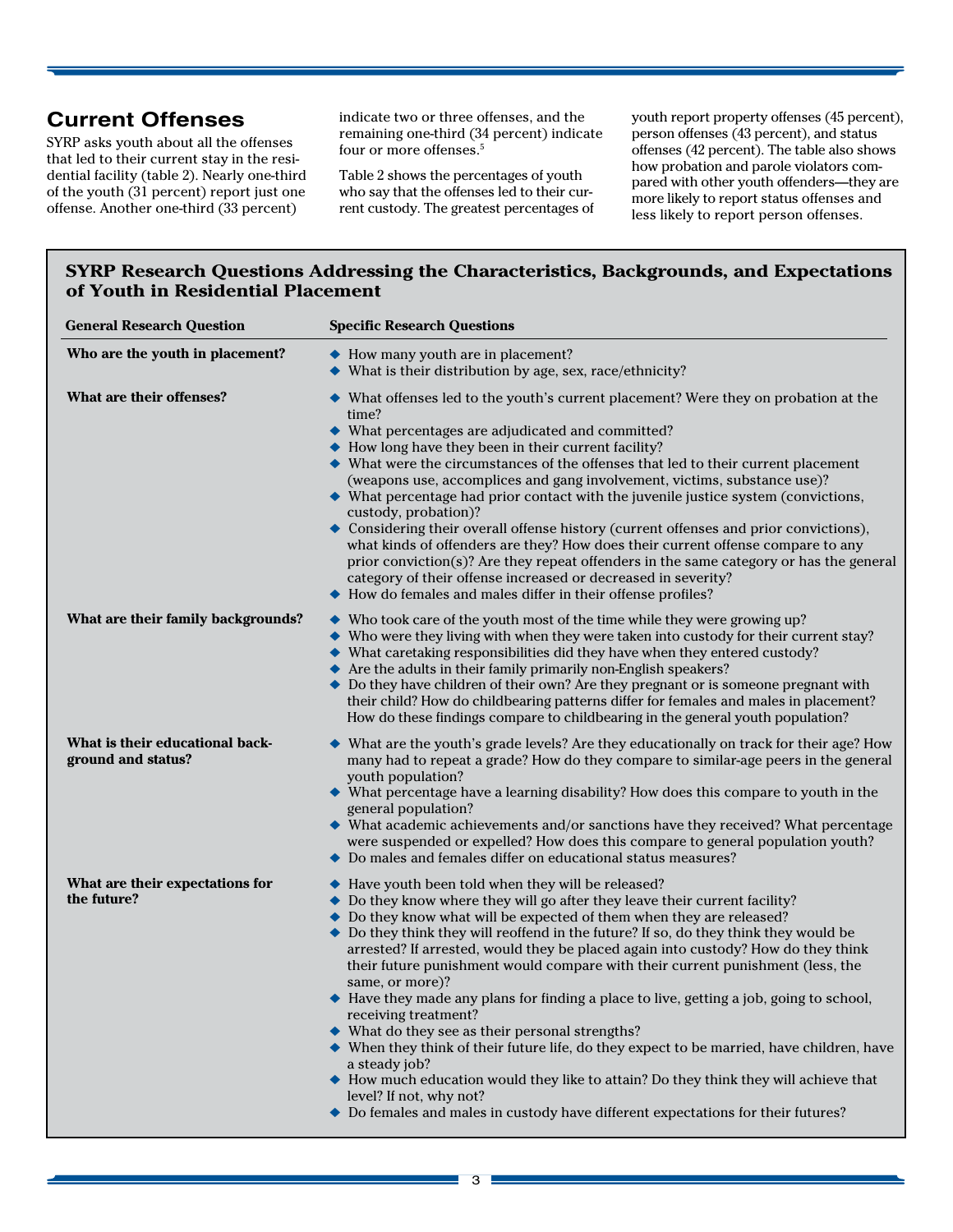# **Circumstances of the**

 the influence of drugs or alcohol (Wallisch, 1992; White et al., 2002). But although oth- ers (e.g., Stormshak, Comeau, and Shepard, 2004) have observed that delinquent youth tend to have both drug and alcohol problems and deviant peers, SYRP reveals a previously unreported finding: not only do the same youth report both drug and alcohol abuse and association with deviant peers, but the youth who report them say that both factors occurred during the same crimes. SYRP finds that youth who commit their offenses with others are also signifi- cantly more likely to be under the influence of drugs or alcohol at the time of those offenses. Overall, the odds of youth being under the influence are almost three times as great when they are with an accomplice than when they act alone. The difference is even greater for youth who report the less serious property offenses (e.g., trespass- ing, vandalism), drug offenses, public order offenses, or status offenses. In these cases, the odds of youth being under the influence are more than four times as great when they are with an accomplice than when they act alone. Alcohol or drug use was a factor in current offenses for a number of the youth. Forty-four percent of youth in custody say they were under the influence of alcohol or drugs at the time of one or more of the offenses that led to their being placed in custody. Additionally, most youth (55 percent) had committed their current offense with someone else. These findings are consistent with earlier observations of the tendency of juveniles to commit their offenses with others (McCord and Conway, 2005; Warr, 1996) and while under

#### **Most Serious Current Offense**

More than two-fifths of youth in custody (43 percent) are currently classified as person offenders. Nearly one-half of them (20 percent of youth) are classified with some form of assault as their most serious current offense. Most person offenders (69 percent) say they knew their victims. Another one-fourth of youth in custody (26 percent) have a property offense as their most serious current offense, with most of them (19 percent of youth) reporting burglary, arson, or theft. For more information about youth's most serious current offenses, see table 3.

#### **Table 2: Offenses Leading to Youth's Current Custody Situation**

|                                                | <b>Youth in Custody</b>           |            | Percentage of<br><b>Probation/</b>        | Percentage<br>of Non-       |  |
|------------------------------------------------|-----------------------------------|------------|-------------------------------------------|-----------------------------|--|
| <b>Current Offense</b>                         | <b>Estimated</b><br><b>Number</b> | Percentage | <b>Parole Violators</b><br>$(N = 58,180)$ | violators<br>$(N = 42,700)$ |  |
| <b>All offenses</b>                            | 101,040                           | 100%       | 100%                                      | 100%                        |  |
| <b>Person</b>                                  | 43,320                            | 43         | 36                                        | 53                          |  |
| Murder, rape,<br>kidnapping                    | 10,730                            | 11         | 5                                         | 18                          |  |
| Robbery                                        | 14,520                            | 14         | 13                                        | 16                          |  |
| Assault with a weapon                          | 9,310                             | 9          | 9                                         | 10                          |  |
| Assault without a<br>weapon                    | 17,110                            | 17         | 18                                        | 16                          |  |
| <b>Property</b>                                | 45,310                            | 45         | 46                                        | 43                          |  |
| Burglary, arson,<br>or theft<br>Other property | 35,190<br>28,060                  | 35<br>28   | 36<br>32                                  | 34<br>22                    |  |
| Drug                                           | 28,590                            | 28         | 34                                        | 21                          |  |
| <b>Public order</b>                            | 23,080                            | 23         | 24                                        | 21                          |  |
| <b>Status</b>                                  | 42,760                            | 42         | 59                                        | 19                          |  |
| <b>Technical violation</b> <sup>*</sup>        | 30,730                            | 30         | 53                                        | na                          |  |
| <b>Other</b>                                   | 26,100                            | 26         | 30                                        | 21                          |  |

Notes: na = not applicable. Estimated totals are rounded to the nearest multiple of 10. Rows sum to more than the estimated total number of youth in placement because youth are classified in every offense category they reported. The table excludes 139 participating youth (representing 2.3 percent of the estimated total custody population) who did not indicate any current offense among those listed. Youth not yet adjudicated are classified according to the offense(s) they are charged with or are accused of committing.

\* This category includes violations of probation or parole that are not classifiable as offenses in other categories in this table (e.g., testing positive for drugs, violating house arrest or electronic monitoring, or running away from a placement or facility).

# **Differences Between Male and Female Offenders**

 of males than females are in placement for murder, rape, kidnapping, robbery, drug offenses, and public order offenses. Greater percentages of females than males are in placement for status offenses and assaults. Males and females differ in their offense patterns (figure 1). Greater percentages

SYRP findings underscore the historically greater rates of status offenses among females (Chesney-Lind, 2001; Chesney-Lind and Shelden, 2004). FBI data from 2003 (the year SYRP was conducted) on arrests of youth younger than 21 years old show that females are charged with status

offenses twice as frequently as males (12 percent of arrested females versus 6 percent of arrested males).<sup>6</sup> Related SYRP findings, displayed in figure 1, indicate that status violations are the most serious offense leading to custody for twice as many females as males (18 percent versus 9 percent).

During the past decade, arrests of juvenile females increased more (or decreased less) than male arrests for the same offense categories. The Uniform Crime Reports show that between 1999 and 2008, juvenile arrests for aggravated assault dropped 21.8 percent for males but only 2.5 percent for females. During this same period, simple assault arrests for juvenile males decreased 5.8 percent but increased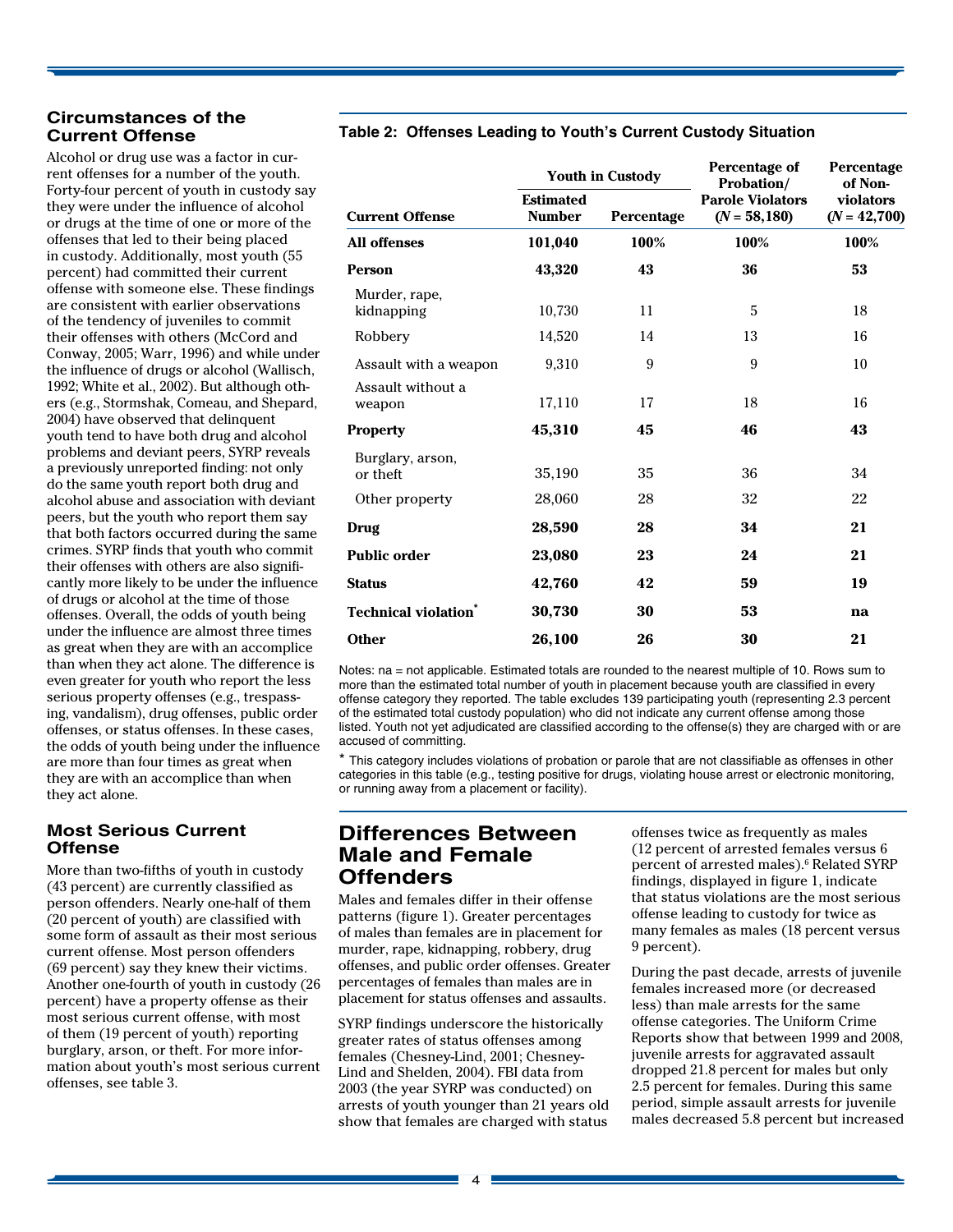# **Table 3: Most Serious Offense Leading to Youth's Current Placement and Youth's Most Serious Career Offense**

|                            | <b>Most Serious Offense Lead-</b><br>ing to Current Placement |                | <b>Youth's Most Serious</b><br><b>Career Offense</b> |                   |
|----------------------------|---------------------------------------------------------------|----------------|------------------------------------------------------|-------------------|
| <b>Offense</b>             | <b>Estimated</b><br>Number <sup>*</sup>                       | <b>Percent</b> | <b>Estimated</b><br>Number <sup>†</sup>              | <b>Percent</b>    |
| All youth                  | 101,040                                                       | 100            | 101,040                                              | <b>100</b>        |
| <b>Person</b>              | 43,320                                                        | 43             | 57,410                                               | 57                |
| Murder, rape, kidnapping   | 10,730                                                        | 11             | 13,310                                               | 13                |
| Robbery                    | 13,010                                                        | 13             | 17,610                                               | 18                |
| Assault with a weapon      | 6,130                                                         | 6              | 8,460                                                | 8                 |
| Assault without a weapon   | 13,440                                                        | 14             | 18,030                                               | 18                |
| <b>Property</b>            | 25,420                                                        | 26             | 25,990                                               | 26                |
| Burglary, arson, or theft  | 18,920                                                        | 19             | 20,120                                               | 20                |
| Other property             | 6,510                                                         | 7              | 5,880                                                | 6                 |
| Drug                       | 9,380                                                         | 10             | 7,340                                                | 7                 |
| <b>Public order</b>        | 3,220                                                         | 3              | 1,750                                                | $\bf{2}$          |
| <b>Status</b>              | 9,880                                                         | 10             | 4,930                                                | 5                 |
| <b>Technical violation</b> | 3,080                                                         | 3              | 630#                                                 | $1$ <sup>††</sup> |
| <b>Other</b>               | 4,420                                                         | 4              | 1,880                                                | $\bf{2}$          |

Notes: Estimated totals are rounded to the nearest multiple of 10. Percentages are based only on youth who identified offenses. Career offenses consider youth's prior convictions.

\* Columns sum to slightly less than the estimated total number of youth in placement because of participants who answered "none of the above" or "don't know" to the offense questions or said they would rather not answer these questions. This precluded current offense estimates for 2.3 percent of the population (139 survey participants).

\*\* A status offense is an offense only prohibited for a certain group of people (e.g., alcohol drinking under age 21).

† Columns sum to slightly less than the estimated total number of youth in placement because of participants who answered "none of the above" or "don't know" to the offense questions or said they would rather not answer these questions. This precluded career offense estimates for 1.1 percent of the population (64 survey participants).

**††** Estimates for this category are less reliable because they are based on fewer than 100 participating youth.

15.9 percent for juvenile females (Federal Bureau of Investigation, 2009). Additional research has shown that females have not become more violent during this period (Steffensmeier et al., 2005). Rather, the evidence indicates that the shift is likely an unintended result of changes in arrest policies, specifically the use of mandatory and proarrest laws for domestic violence. In these cases, juvenile females are being arrested for altercations with family members—incidents that were previously handled informally or documented

as status offenses (e.g., "ungovernable") (Strom et al., unpublished paper). This trend is evident in analyses of arrest data (Snyder and Sickmund, 2006), which find that a greater percentage of aggravated assaults by juvenile females are against family members or intimate partners, as well as in SYRP, which finds that females in custody for violent offenses are more likely than males to report that they know or are related to their victims (82 percent of females versus 67 percent of males with current person offenses).

# **Justice System Involvement**

SYRP asks youth whether they were previously taken into custody, on probation or parole, or convicted of any offenses information that enters into court decisions about where to place them in the juvenile justice system. The large majority (85 percent) of youth interviewed have prior convictions. Ten percent report only prior custody, probation, or parole. Only 5 percent of youth in custody have no prior involvement with the justice system.

The authors examined youth's answers about their current offenses and previous convictions and classified youth according to their most serious career offense. Youth with no prior justice system involvement are more likely to have committed murder, rape, or kidnapping as their most serious current (and career) offense (35 percent) than youth with only prior custody or probation (13 percent) or with prior convictions (12 percent). Most youth with prior convictions (74 percent) have committed another person offense or property crime<sup>7</sup> as their most serious career offense.

In addition, for most youth with prior convictions, their current most serious offense is less severe or at the same level of severity as the most serious offense in

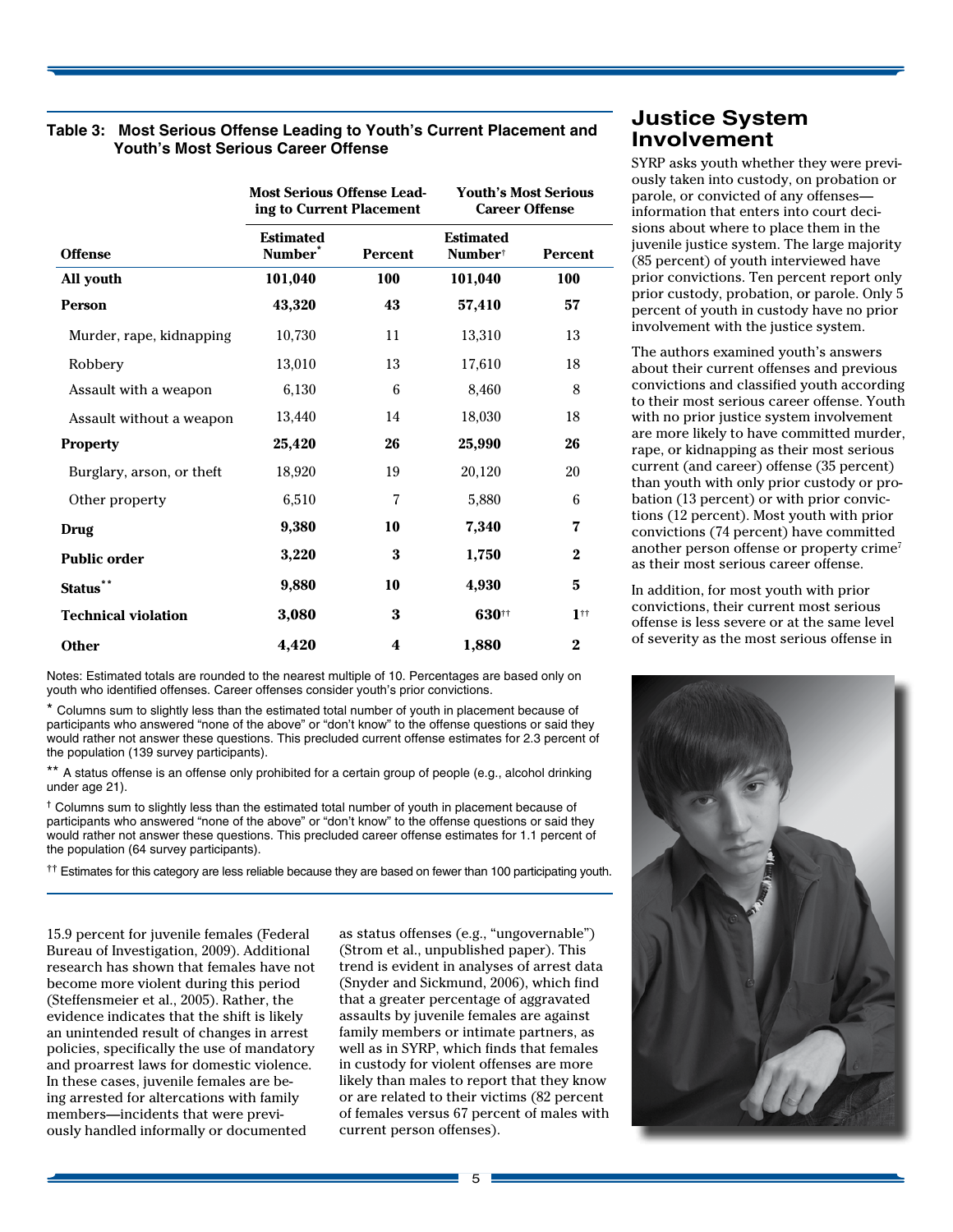

their prior convictions. Only 22 percent of youth identified a current offense that is more serious than their prior convictions.

# **Adjudication and Placement in Programs**

Two-thirds of youth in custody (66 percent) have been adjudicated and assigned to placement in their current program (i.e., committed). Seven percent have been adjudicated and await placement and/or disposition, 14 percent have not yet been adjudicated, and 13 percent have been adjudicated but SYRP could not determine their disposition status.

#### **Committed Youth in Detention Programs**

The percentage of youth who are committed is substantially less in detention programs than in other types of programs (28 percent in detention versus 80 percent in other programs). Although this difference is expected, readers might be surprised that the percentage of committed youth in detention is this high, in view of the concerns in the juvenile justice field regarding the use of detention facilities for postadjudication placements (Roush,

1999). Nevertheless, sentences to detention have become increasingly popular and are available as a disposition in 32 states. In addition, 40 states use detention as a sanction for probation violations (National Center for Juvenile Justice, 2006).

#### **Length of Stay**

The amount of time youth offenders spend in a facility typically depends on many factors, including time in detention prior to adjudication, the nature and severity of their offense(s), and their commitment status. SYRP does not assess youth's total length of stay but can measure how long they have been in their facility at the time of their interview. About one-third (35 percent) of all youth in custody have been in their facility for 60 days or less, and the same percentage (35 percent) have been held between 61 and 180 days. About 1 in 10 (11 percent) have been in their facility for more than a year.

# **Family Background**

SYRP asks youth about their family backgrounds, including who raised them and whom they lived with at the time they were taken into custody. Many youth in

custody (46 percent) report that both parents helped raise them, although this could have been in separate households. A slightly lower percentage (42 percent) had just one parent caring for them when they were growing up. Eleven percent report no parental care while growing up.

At the time they were taken into custody, more youth were living with one parent (45 percent) than with two parents (30 percent), and one-fourth of youth (25 percent) were not living with any parent. SYRP data describing where youth were living when they entered custody indicate that the risk of being taken into custody is significantly greater for juveniles who live with a single parent (558 per 100,000) or with no parent (1,652 per 100,000) than for juveniles living in two-parent households  $(153$  per  $100,000)$ .<sup>8</sup> Table 4 shows more information about who raised youth in custody and whom they lived with when taken into custody.

SYRP also indicates that significantly more females than males enter custody from no-parent living arrangements (32 percent of females versus 24 percent of males) and from foster family or agency care (7 percent of females versus 4 percent of males). However, more males than females lived with a single parent (46 percent of males versus 40 percent of females).

# **Childbearing**

Fourteen percent of youth in custody report that they have children. More males have children than females (15 percent versus 9 percent). These rates are much greater than in the general population (2 percent of males and 6 percent of females between ages 12 and 20) (U.S. Census Bureau, 2004). Twelve percent of youth, some of whom already have children, say they are currently expecting a child (i.e., females report they are pregnant; males report that someone is pregnant with their child). A combined total of 20 percent of youth in custody have or are expecting children.

Other researchers have observed strong associations between teen fatherhood and delinquent behavior in smaller, local samples of juvenile offenders and at-risk youth (Thornberry et al., 2000; Unruh, Bullis, and Yovanoff, 2003, 2004). SYRP findings indicate that this association is reflected in the national population of male youth in residential placement. The association is not as strong for female youth in placement, probably because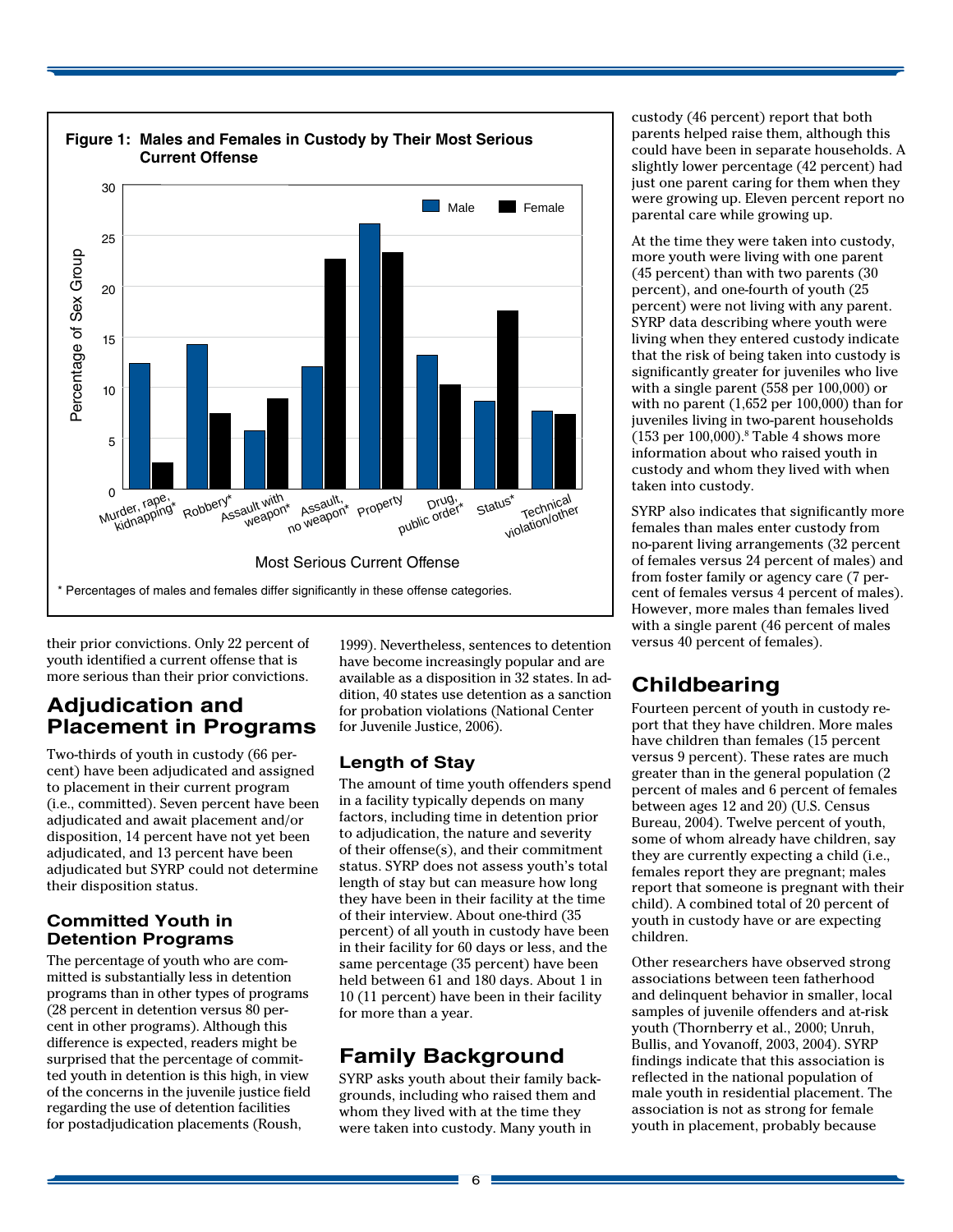#### **Table 4: Family Background of Youth in Custody**

| <b>Family Background</b>                      | <b>Estimated Number</b> | Percentage |
|-----------------------------------------------|-------------------------|------------|
| All youth                                     | 101,040                 | 100        |
| Caretaker when growing up                     |                         |            |
| Two parents                                   | 46,770                  | 46         |
| One parent                                    | 42,690                  | 42         |
| No parent                                     | 11,580                  | 11         |
| Living arrangement when<br>taken into custody |                         |            |
| Two parents                                   | 29,980                  | 30         |
| One parent                                    | 45,390                  | 45         |
| No parent                                     | 25,670                  | 25         |

Notes: Estimated totals are rounded to the nearest multiple of 10. Parents include both biological parents and stepparents. Youth who reported that two parents took care of them while they were growing up did not necessarily live in a two-parent household.

pregnant females are less prevalent in the placement population than males who are expectant fathers.

# **Educational Background**

 Researchers have consistently documented a number of educational deficiencies among delinquent youth in local samples. 1999). When they are in school, they exhibit more disciplinary problems, re- sulting in greater suspension rates (Finn, Scott, and Zarichny, 1988; Loeber and Delinquent youth perform at less than expected academic levels (Wang, Blomberg, and Li, 2005; Zabel and Nigro, 2001). They have poor school attendance and greater rates of grade retention<sup>9</sup> (Laird, 1980; Silberberg and Silberberg, 1971; Wang, Blomberg, and Li, 2005; Zabel and Nigro, Farrington, 1998; Wang, Blomberg, and Li, 2005; Zabel and Nigro, 1999). SYRP results corroborate these findings in the nationwide population of youth in custody.

SYRP asks youth about their enrollment, school experience, grade level, and learning disabilities. Although a majority (76 percent) of youth were enrolled in school when they entered custody, this is significantly less than the rate of youth in the general population who are the same age (88 percent) (U.S. Census Bureau, 2005). Only 3 percent of youth who were not enrolled when they entered custody had

already graduated from high school or earned their general equivalency diploma.

 (Lugaila, 2003). Almost one-half (48 percent) More than one-half (53 percent) of youth in custody admit skipping classes in the year before they entered custody, and the majority (57 percent) had been suspended in the same year. Also, 26 percent of 12- to 17-year-olds say they repeated a grade in the year prior to entering custody, which is more than twice the lifetime rate of grade retention (11 percent) among youth of the same age in the general population

of youth in custody are at less than the typical grade level for their age, compared with 28 percent of youth in the general population (U.S. Census Bureau, 2005).

Additionally, SYRP data indicate that youth in custody have disabilities that would make school more difficult for them. Thirty percent of youth in custody report that they have been diagnosed with a learning disability, compared with 5 percent of youth between the ages of 10 and 20 in the general population (U.S. Office of Special Education Programs, 2003).

Nonetheless, more than two-thirds of youth in custody report that they have aspirations of higher education. About one-half (47 percent) say they want to go to college and another one-fifth of youth (21 percent) say they would like to go to graduate school, medical school, or law school. Females are significantly more likely than males to aspire to some type of advanced degree (37 percent of females versus 18 percent of males). Most youth in custody think they will achieve their educational goals. When asked how far they thought they would go in school, the majority (57 percent) say they expect to go at least as far as they want.

Youth's positive aspirations also apply to their future employment. Most youth in custody (88 percent) say they expect to have a steady job in the future.

# **Expectations About Release**

More than one-half (51 percent) of youth in custody say they have been told when

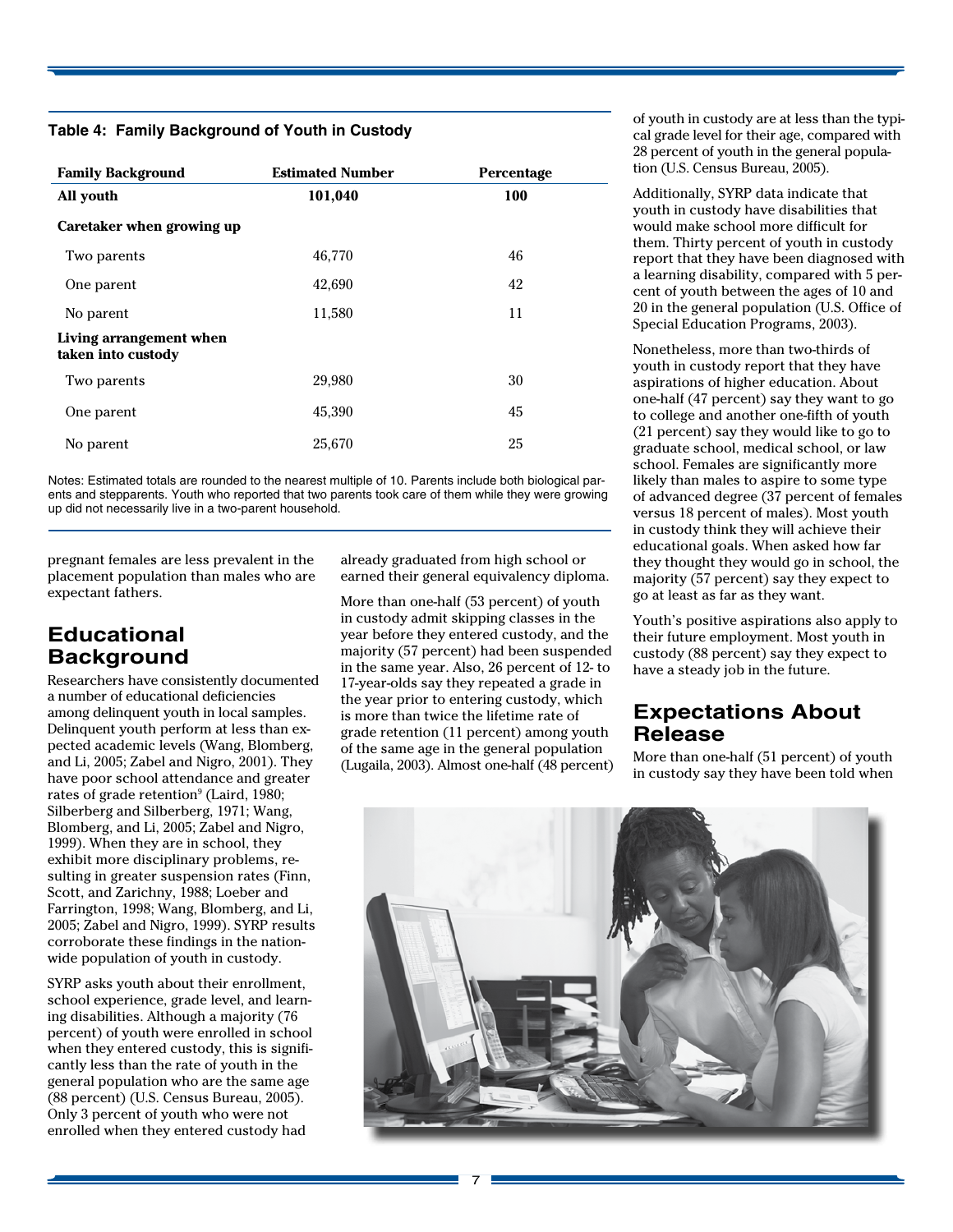they will be released. One-third (33 percent) expect to be released in 1 month or sooner, 23 percent think they will be in custody for another 1 to 3 months, one-fifth (20 percent) believe they will be released in another 3 to 6 months, and one-fifth (20 percent) expect to be in custody for longer than 6 more months.

Youth who have been committed (i.e., adjudicated and assigned to placement in their current program) expect their further time in custody to be considerably longer than other youth. Only 26 percent of committed youth believe they will be released in 1 month, compared with 51 percent of other youth.

When they leave their current facility, onehalf of youth (50 percent) say they will be placed on probation or parole, 11 percent think they will be released with no court

supervision, and 8 percent expect to go to another facility. Close to one-third of the population in custody (30 percent) say they have not been told what will happen when they leave. Once released, majorities of youth in custody think they will have to report to a probation or parole officer (59 percent) or attend school regularly (56 percent). Some (42 percent) say they will have to take drug tests and a similar percentage (40 percent) say they will be

#### **Similarities and Differences Between Youth Surveys**

 The Survey of Youth in Residential Placement (SYRP) and the Census of Juveniles in Residential Placement (CJRP)1 both pro- vide information about the size of the custody population; its age, sex, and race/ethnicity composition; and youth's most serious current offenses. SYRP findings on age, sex, race/ethnicity, population size, and current offenses closely parallel those reported for the 2003 CJRP (Sickmund, Sladky, and Kang, 2008). Any differences in population size and in age and sex distributions may stem from methodology differences or from changes over time and seasonal fluctuations: SYRP describes the population in spring, whereas CJRP reflects the population in October.

 SYRP and CJRP custody rates differ slightly, with SYRP rates slightly lower than those given in the CJRP Databook (Sickmund, Sladky, and Kang, 2008). This difference reflects the use of slightly different population denominators. CJRP rates are based on the number of juveniles in the general population ages 10 through the upper age of the original court jurisdiction in each state,<sup>2</sup> whereas SYRP rates are based on all juveniles ages 10 through the upper age of extended juvenile court jurisdiction.<sup>3</sup>

 The two surveys also offer different race/ethnicity classifications, reflecting their different methodologies and answer categories: CJRP requires administrators to assign a single race/ethnicity classification to each youth, whereas SYRP permits youth to identify as multiracial. The CJRP-type classification has been used universally until only recently, and it still remains the standard for available administrative data (Snyder and Sickmund, 2006). SYRP's expanded answer choices conform to the new Census Bureau standard for measuring race/ethnicity. Moreover, this expansion reveals that multiracial youth have a substantially greater custody rate (see page 2).

 In comparison to CJRP data, SYRP findings indicate that the most serious offense leading to current placement is more com- monly a person offense (Sickmund, 2004; Sickmund, Sladky, and Kang, 2008). The SYRP data show that 43 percent of youth are in their current placement because of a person offense, whereas the CJRP data show only 34 percent. This discrepancy is an understandable consequence of measurement differences between the SYRP interview answers and administrative data used to categorize offenses.

 CJRP asks facility administrators for a single response that summarizes each youth's offense record. In contrast, the SYRP self- report interview explicitly asks separate questions about all offenses, affording youth more opportunities to report a more serious offense. The vast majority of youth in placement have previous convictions, so when asked to recall and report the events that led to their current placement, they may not clearly distinguish these events from their prior offenses. In actuality, their view on this may be quite realistic because courts undoubtedly consider offense histories when deciding to place youth. Finally, differences between what the youth did and the charges to which they finally pled should be systematic, with pled charges less serious. If youth describe what they actually did and administrative records indicate the charge for which they were adjudicated after their plea, then self-report data will convey offenses that are more serious. (For example, a youth may describe an assault while the record may show a disorderly conduct charge.) Given these dynamics of memory, interpretation, and circumstances, neither the self-report nor the administrative record is necessarily more valid. Both methods provide important, alternative perspectives on offender youth in placement.

 SYRP data concerning offense behaviors go well beyond what administrators (surveyed through CJRP) can currently provide. SYRP gives details about the circumstances of current offenses, identifies patterns of past involvement in the justice system, identifies first offenders, and classifies youth by their most serious career offense. Until records systems become substantially more advanced, researchers must rely on interviews with youth to obtain this extensive information.

<sup>&</sup>lt;sup>1</sup> CJRP surveys residential facilities in the United States to collect data on youth in custody; SYRP collects data from facilities and the youth themselves. Like SYRP, CJRP collects information on sex, age, race/ethnicity, most serious offense, court adjudication status, and more.

 $^2$  This is the oldest age at which a juvenile court has jurisdiction over an individual for law-violating behavior. In 38 states, the juvenile court has original jurisdiction over all youth charged with an offense who were younger than age 18 at the time of the offense, arrest, or referral to court (King and Szymanski, 2006). In many states, the juvenile court has original jurisdiction over young adults who committed offenses while they were juveniles.

 $3$  This is the oldest age for which the juvenile court can retain jurisdiction over youth's dispositions in delinquency matters. Extended jurisdiction laws enable the juvenile court to provide sanctions and services even for older juveniles who have reached the age at which original juvenile court jurisdiction ends. This upper limit varies by state, depending on what is considered to be in the best interests of the juvenile and the public. In 33 states, this is age 20 (King and Szymanski, 2006).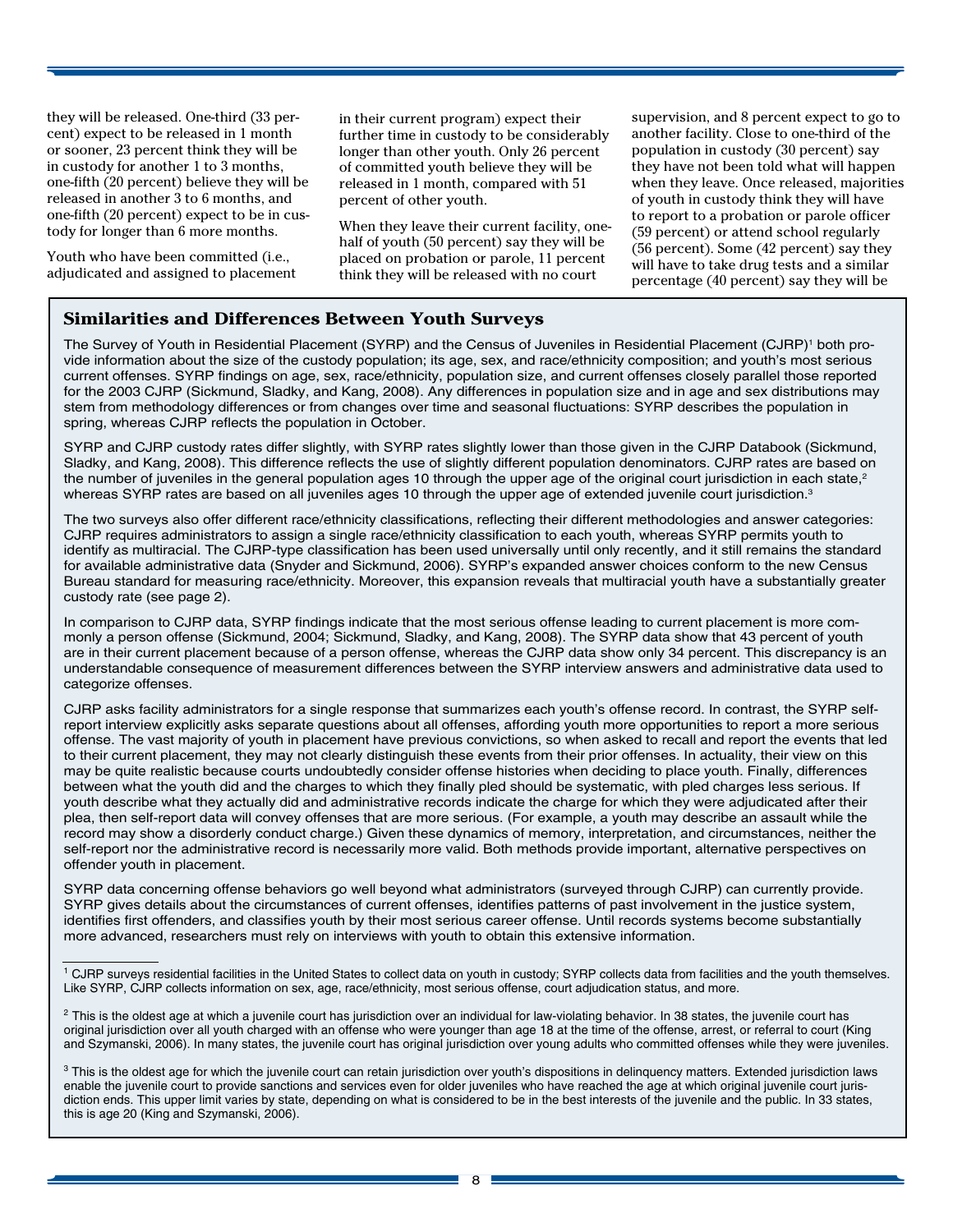required to work at least part time. Only a little more than one-third (35 percent) say they will be expected to go to counseling, and just more than one-fifth (22 percent) say they will have to pay for damages they caused.

# **Youth Expectations About Future Offending and Sanctions**

SYRP asks youth whether they think they will reoffend in the future. To assess youth's thoughts on the workings of the juvenile justice system and on graduated sanctions,<sup>10</sup> SYRP asks whether they expect to be apprehended and confined for any future offenses and what they believe their future punishments will be.

 offended in the future. Nonetheless, the ma-Most youth in custody (59 percent) say they definitely will not reoffend in the future. This belief is particularly prevalent among first-time offenders (78 percent). Although this is the socially desirable response, the anonymity of the interview should have minimized youth's concerns about conveying a good image. Despite this, the majority of youth in all groups affirm they will not reoffend. At the same time, nearly two-fifths (39 percent) think it unlikely they would be caught if they rejority of youth recognize that if they were caught for a future offense, they would be punished. More than three-fourths (76 percent) think they would be remanded to custody, and 75 percent believe their future punishment would be greater than their current punishment.

 Youth's expectations about the workings of the juvenile justice system are revealing, particularly considering that nearly twofifths of youth in custody think they are unlikely to be apprehended for any repeat offense (most of whom say they "definitely will not be arrested"). Perhaps these youth feel they will be better at eluding law enforcement in the future, or perhaps they recognize the considerable challenge that officers face in solving crime and apprehending those responsible. Whatever their reasoning, youth's answers on this series of SYRP questions suggest that arrest or apprehension is the weakest link in the sanctioning process.

# **Conclusion**

The findings presented here represent a major advance in statistics about youth in custody. They provide a rich portrait

of the characteristics, backgrounds, and expectations of these youth. SYRP results provide information about the national population of youth in placement that is not available through any other source. For example, until now no information has been available for the national population in custody regarding the overall prevalence of all offenses for which youth are incarcerated or the characteristics of these offenses, such as the presence of accomplices and youth's use of drugs or alcohol during the offenses.

A number of the SYRP findings reiterate results from small, local studies. These findings provide a valuable contribution to the research literature on delinquent youth because they demonstrate that the patterns are not just local but apply more generally to the national population of youth in custody. Other observations provide unprecedented glimpses into the backgrounds, expectations, and beliefs of juveniles in custody.

Several findings have implications for reducing recidivism and enhancing positive outcomes:

- ◆ Develop programs that address the **specific needs of youth who are parents or expectant parents.** SYRP discovered that 20 percent of youth in custody already have children or are expecting a child. Juvenile justice programs have not commonly focused on the unique needs of these young parents and have overlooked how youth's unmet needs may affect their children. To reduce youth's recidivism and enhance the outcomes for their children, future initiatives should focus on programs that support parent-child bonds, improve youth's parenting skills, develop realistic release plans to preserve these new families, and enhance youth's ability to support and safely parent their children in the future.
- ◆ **Capitalize on youth's aspirations to motivate positive changes in their lives.** SYRP found that most youth say they want to go to college, or even to graduate school, and that the large majority expect to hold a steady job in the future. Intervention programs to reduce recidivism could motivate critical changes in youth's behavior by tapping their own specific aspirations for their further education and productive future lives.

SYRP can inform program and policy by providing details about the kinds of offenders in custody. Further analyses of the SYRP data can answer a wide range of questions about youth's offense patterns, including the following:

- ◆ **Do certain combinations of offenses typically occur together?** What types of offenses do the same youth tend to commit?
- ◆ How do the offenses that gang mem**bers report differ from the offenses that other youth report?** Do gang members have different offense profiles than other youth? Are gang members more likely to report using a weapon, injuring their victims, having accomplices, or being under the influence of alcohol or drugs when they committed their current offenses?
- ◆ **How do youth's current offenses relate to their family situations?** What are the current offenses of youth who were living with two parents when they entered custody, and do these offenses differ from the offenses of youth who were living with a single parent or with no parent? What kinds of offenses do youth commit if they have children of their own or are expecting a child?
- **different expectations about their fu- ture education or employment or about their future offending and sanctions?**  Are violent offenders less positive about their future education or employment? Are they more skeptical about the work- ings of the justice system? ◆ Do different types of offenders have

# **Endnotes**

1. All SYRP custody rates are computed as rates per 100,000 U.S. youth, including youth in the ages covered by extended juvenile court jurisdiction. Numbers of youth ages 10 through 20 in the general population were obtained from the U.S. Census Bureau's monthly population estimates for April 2003, which was the midpoint of SYRP data collection (U.S. Census Bureau, Population Division, 2004). These numbers were adjusted by removing youth not within the purview of the juvenile court in states where extended court jurisdiction ends before age 20.

2. The SYRP bulletins report only differences that are statistically significant.

3. Fewer than 100 SYRP respondents are in this age category (*n*=82). Here and throughout the SYRP bulletins, estimates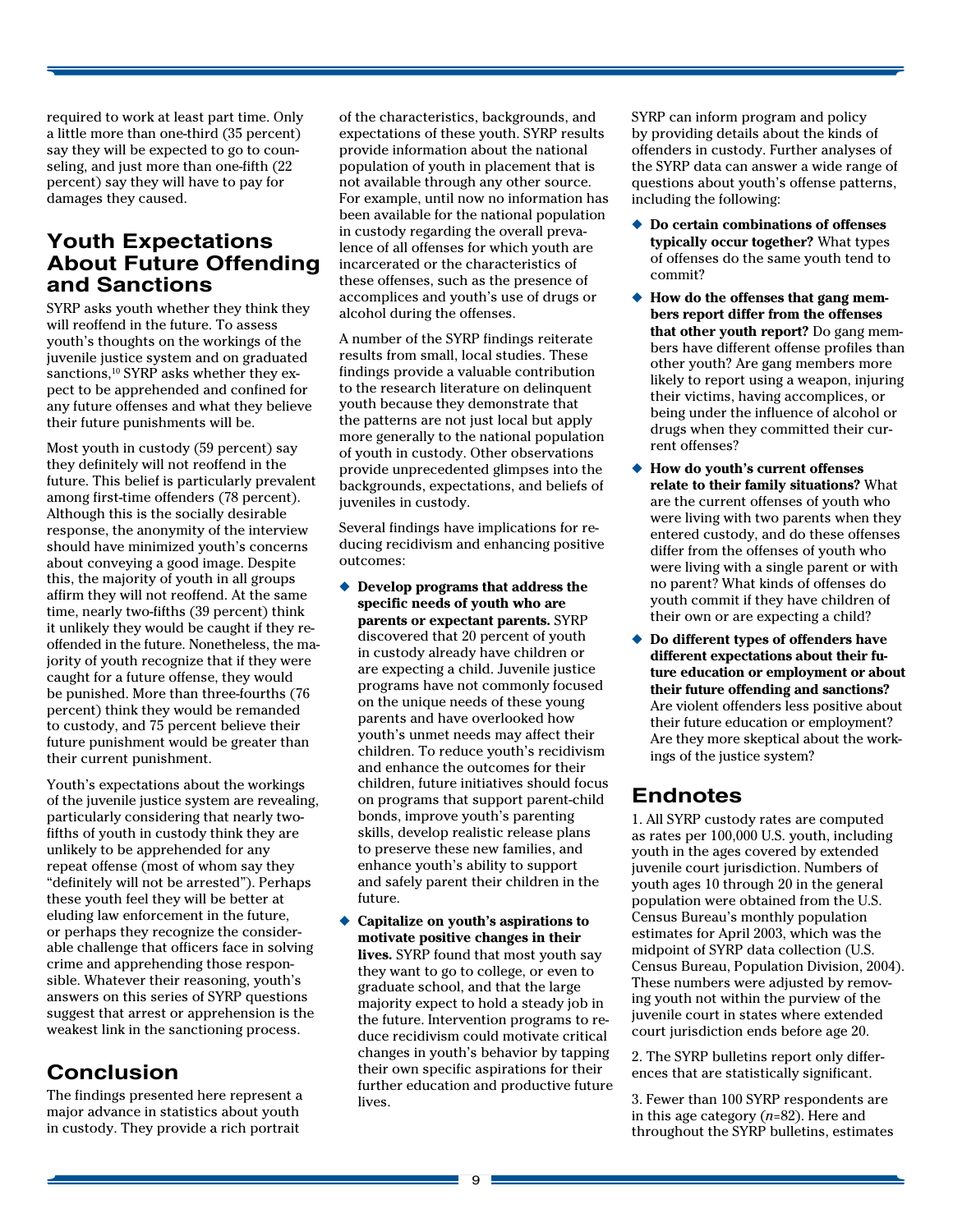based on fewer than 100 respondents are flagged as less reliable.

4. The body of research on multiracial youth and delinquency is just emerging, so although these findings suggest that elevated rates of delinquency may be evident among multiracial youth in the custody population nationwide, the findings should be considered in context. Only recently have studies and data collection activities—both small and large scale allowed respondents to indicate mixed race/ethnicity. Further research is needed to better understand the factors that may influence this finding. Until these findings are better understood, their implications for disproportionate minority contact programs and policies are unclear.

5. Some participants (*n*=139) did not select any of the listed offenses.

6. The authors computed these rates from information provided in tables 39 and 40 of *Crime in the United States, 2003* (Federal Bureau of Investigation, 2004).

7. Property crimes include burglary, arson, and theft as well as the less serious property offenses—trespassing, joyriding, and vandalism.

#### **WesDax: Providing Survey of Youth in Residential Placement Data Online**

WesDax is an online query and analysis system that allows users to construct their own results from the Survey of Youth in Residential Placement. The system is designed for audiences without technical or statistical expertise, including policymakers, service providers, and the general public.

The WesDax system:

- ◆ Operates in a standard Web browser and requires no special software.
- ◆ Offers a tutorial for new users, including a glossary of terms.
- ◆ Computes accurate totals and percentages.
- ◆ Can provide statistical measures of precision (in the form of standard errors or confidence intervals).

To use WesDax, see the "Online Analysis" link at www.syrp.org.

8. Corresponding statistics on 12- to 17-year-olds in the general population are available (U.S. Census Bureau, Population Division, 2004). The rates given in the text reflect this subgroup (and exclude younger and older SYRP youth).

9. Grade retention means that youth repeated a grade in school.

10. "Graduated sanctions" refers to justice system responses that can take a variety of specific forms but always involve a continuum of consequences (dispositions, punishments, services, or intervention programs) calibrated to address the severity and chronic nature of the specific crimes and the individual offender's history and characteristics.

# **References**

Chesney-Lind, M. 2001. Are girls closing the gender gap in violence? *Criminal Justice Magazine* 16(1):1–9. Available online: www.abanet.org/crimjust/cjmag/16-1/ chesneylind.html.

Chesney-Lind, M., and Shelden, R.G. 2004. *Girls, Delinquency, and Juvenile Justice,* 3d ed. Belmont, CA: Wadsworth.

Federal Bureau of Investigation. 2004. *Crime in the United States, 2003.* Washington, DC: U.S. Department of Justice, Federal Bureau of Investigation.

Federal Bureau of Investigation. 2009. *Crime in the United States, 2008.* Washington, DC: U.S. Department of Justice, Federal Bureau of Investigation.

Finn, J.D., Scott, M.W.R., and Zarichny, K.T. 1988. School performance of adolescents in juvenile court. *Urban Education*  23(2):150–161.

King, M., and Szymanski, L. 2006. National overviews. In *State Juvenile Justice Profiles.*  Pittsburgh, PA: National Center for Juvenile Justice.

Laird, A.W. 1980. A comprehensive and innovative attack of action programs for delinquency prevention and classroom success. *Education* 101(2):118–122.

Loeber, R., and Farrington, D.P., eds. 1998. *Serious and Violent Juvenile Offenders: Risk Factors and Successful Interventions.* Thousand Oaks, CA: Sage Publications.

Lugaila, T.A. 2003. *A Child's Day, 2000 (Selected Indicators of Child Well-Being).*  Washington, DC: U.S. Census Bureau. Available online: www.census.gov/ prod/2003pubs/p70-89.pdf.

McCord, J., and Conway, K.P. 2005. *Cooffending and Patterns of Juvenile Crime.*  Washington, DC: U.S. Department of Justice, Office of Justice Programs, National Institute of Justice.

National Center for Juvenile Justice. 2006. *State Juvenile Justice Profiles.* Pittsburgh, PA: National Center for Juvenile Justice. Available online: www.ncjj.org/ stateprofiles.

Roush, D. 1999. Helpful juvenile detention. *Reaching Today's Youth* 3(3):63–68.

Sickmund, M. 2004. *Juveniles in Corrections.* Bulletin. Washington, DC: U.S. Department of Justice, Office of Justice

## **The Survey of Youth in Residential Placement**

Further information about the Survey of Youth in Residential Placement can be found in the *Survey of Youth in Residential Placement: Technical Report* and other bulletins in this series, which include:

- ◆ *Introduction to the Survey of Youth in Residential Placement.*
- ◆ *Youth's Needs and Services: Findings From the Survey of Youth in Residential Placement.*
- ◆ Conditions of Confinement: Findings From the Survey of Youth in Residential *Placement.*
- ◆ Nature and Risk of Victimization: Findings From the Survey of Youth in Resi*dential Placement.*

For more complete results of the survey findings on youth's characteristics and backgrounds, see the "Reports" link at www.syrp.org.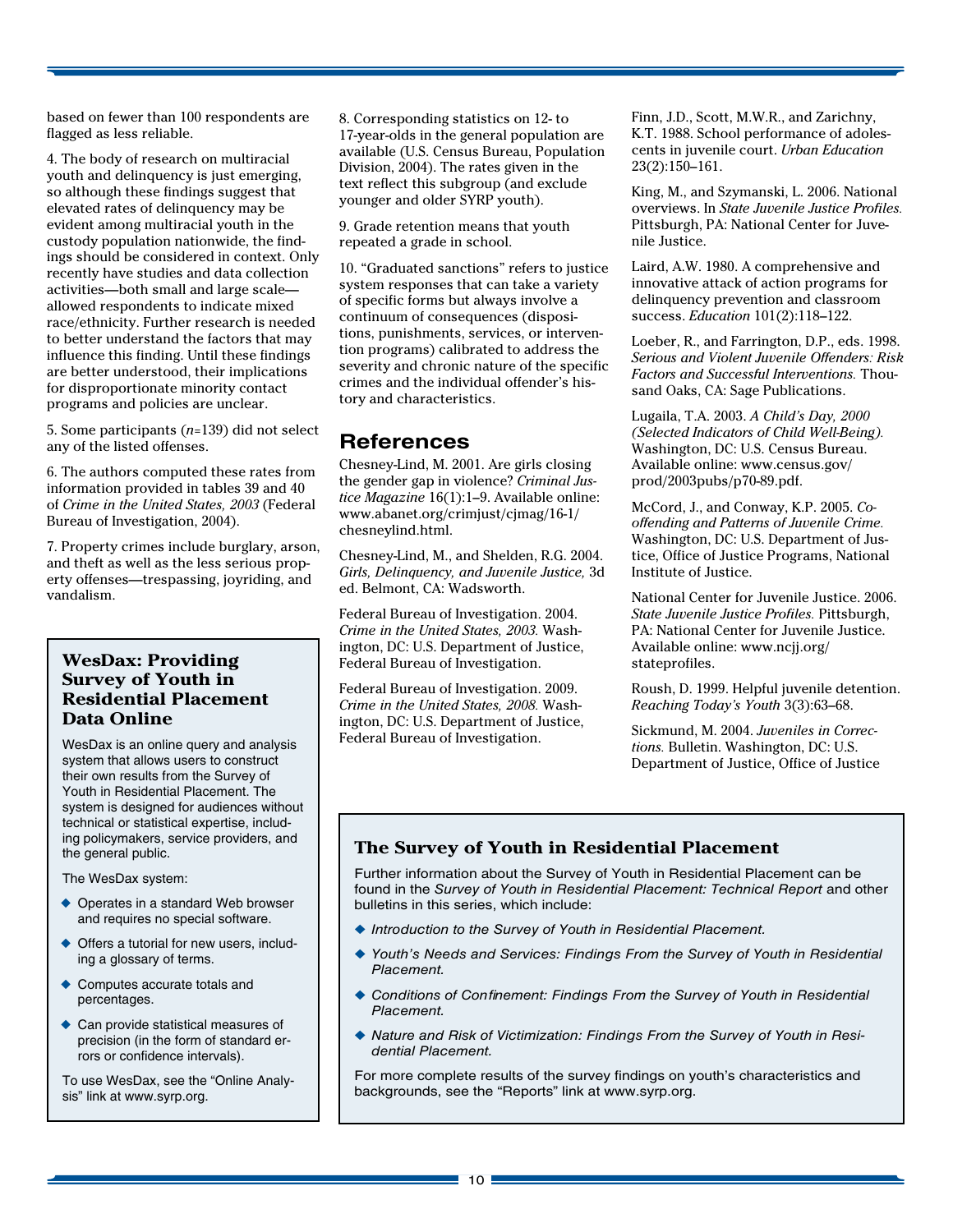Programs, Office of Juvenile Justice and Delinquency Prevention.

Sickmund, M., Sladky, T.J., and Kang., W. 2008. *Census of Juveniles in Residential Placement Databook.* Washington, DC: U.S. Department of Justice, Office of Justice Programs, Office of Juvenile Justice and Delinquency Prevention. Available online: ojjdp.gov/ojstatbb/cjrp.

Silberberg, N.E., and Silberberg, M.C. 1971. School achievement and delinquency. *Review of Educational Research* 41(1):17–38.

Snyder, H.N., and Sickmund, M. 2006. *Juvenile Offenders and Victims: 2006 National Report.* Report. Washington, DC: U.S. Department of Justice, Office of Justice Programs, Office of Juvenile Justice and Delinquency Prevention.

Steffensmeier, D., Schwartz, J., Zhong, H., and Ackerman, J. 2005. An assessment of recent trends in girls' violence using diverse longitudinal sources: Is the gender gap closing? *Criminology* 43(2):355–405.

Stormshak, E.A., Comeau, C.A., and Shepard, S.A. 2004. The relative contribution of sibling deviance and peer deviance in the prediction of substance use across middle childhood. *Journal of Abnormal Child Psychology* 32:635–649.

Strom, K., Warner, T., Tichavsky, L., and Zahn, M. Unpublished paper. Policing daughters: The role of domestic violence arrest policies in child-parent conflicts.

Thornberry, T.P., Wei, E.H., Stouthamer-Loeber, M., and Van Dyke, J. 2000. *Teenage Fatherhood and Delinquent Behavior.*  Bulletin. Washington, DC: U.S. Department of Justice, Office of Justice Programs, Office of Juvenile Justice and Delinquency Prevention.

 Unruh, D., Bullis, M., and Yovanoff, P. 2003. Community reintegration outcomes for formerly incarcerated adolescent fathers and nonfathers. *Journal of Emotional and Behavioral Disorders* 11:144–156.

Unruh, D., Bullis, M., and Yovanoff, P. 2004. Adolescent fathers who are incarcerated juvenile offenders: Explanatory study of the co-occurrence of two problem behaviors. *Journal of Child and Family Studies*  13:405–419.

 U.S. Census Bureau. 2004. *Current Popula- tion Survey, 2003 Annual Social and Eco- nomic Supplement.* (Table C2. Household Relationship and Living Arrangements of



 Children Under 18 Years/1, by Age, Sex, Race, Hispanic Origin). Available online: http://www.census.gov/population/ socdemo/hh-fam/cps2003/tabC2-all.pdf.

U.S. Census Bureau. 2005. Single grade of enrollment and high school graduation status for people 3 years old and over, by age (single years for 3 to 24 years), race, and Hispanic origin: October 2003 (Table 2 at School enrollment—Social and economic characteristics of students: October 2003, detailed tables). U.S. Census Bureau, Population Division, Education and Social Stratification Branch. Available online: www.census.gov/population/www/ socdemo/school/cps2003.html.

U.S. Census Bureau, Population Division. 2004. *Monthly Population Estimates, 2000 to 2004.* Monthly postcensal resident population (by age, sex, race, and Hispanic origin for the United States). Available online: http://www.census.gov/popest/national/ asrh/2004\_nat\_res.html.

U.S. Office of Special Education Programs (OSEP). 2003. Number of children served under IDEA Part B, by disability and age (table AA7). (Data tables for OSEP statereported data: Individuals with Disabilities Education Act (IDEA) Data.) Available online: www.ideadata.org/arc\_toc5.asp.

Wallisch, L.S. 1992. Substance use among youth entering Texas Youth Commission reception facilities in 1989. Austin, TX: Texas Commission on Alcohol and Drug Abuse. Available online: www.tcada. state.tx.us/research/criminaljustice/ tyc/1989/89tyc2ndrpt.pdf.

Wang, X., Blomberg, T.G., and Li, S.D. 2005. Comparison of the educational deficiencies of delinquent and nondelinquent students. *Evaluation Review* 29(4):291–312.

Warr, M. 1996. Organization and instigation in delinquent groups. *Criminology*  34:11–37.

White, H.R., Tice, P., Loeber, R., and Stouthamer-Loeber, M. 2002. Illegal acts committed by adolescents under the influence of alcohol and drugs. *Journal of Research in Crime and Delinquency*  39:131–152.

Zabel, R.H., and Nigro, F.A. 1999. Juvenile offenders with behavioral disorders, learning disabilities, and no disabilities: Self-reports of personal, family, and school characteristics. *Behavioral Disorders*  25(1):22–40.

Zabel, R.H., and Nigro, F.A. 2001. The influence of special education experience and gender of juvenile offenders on academic achievement scores in reading, language, and mathematics. *Behavioral Disorders*  26(2):164–172.